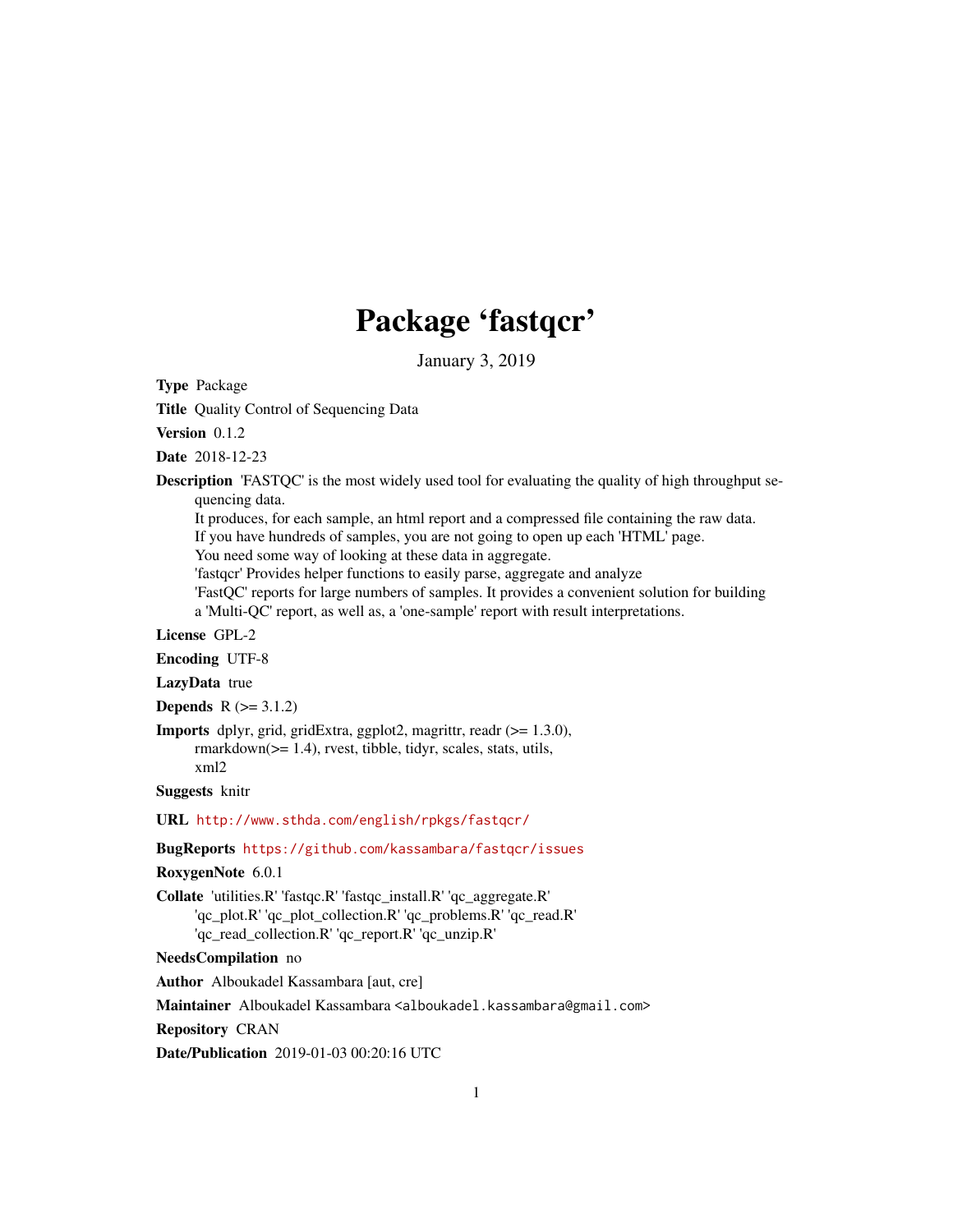# <span id="page-1-0"></span>R topics documented:

| Index |  |
|-------|--|
|       |  |
|       |  |
|       |  |
|       |  |
|       |  |
|       |  |
|       |  |
|       |  |
|       |  |
|       |  |

fastqc *Run FastQC Tool*

# Description

Run FastQC Tool

# Usage

```
fastqc(fq.dir = getwd(), qc.dir = NULL, threads = 4,
 fastqc.path = "~/bin/FastQC/fastqc")
```
# Arguments

| fq.dir      | path to the directory containing fastq files. Default is the current working direc-<br>tory.                                   |
|-------------|--------------------------------------------------------------------------------------------------------------------------------|
| gc.dir      | path to the FastOC result directory. If NULL, a directory named fast g results<br>is created in the current working directory. |
| threads     | the number of threads to be used. Default is 4.                                                                                |
| fastgc.path | path to fast q program                                                                                                         |

#### Value

Create a directory containing the reports

# Examples

```
## Not run:
# Run FastQC: generates a QC directory
fastqc(fq.dir)
```
## End(Not run)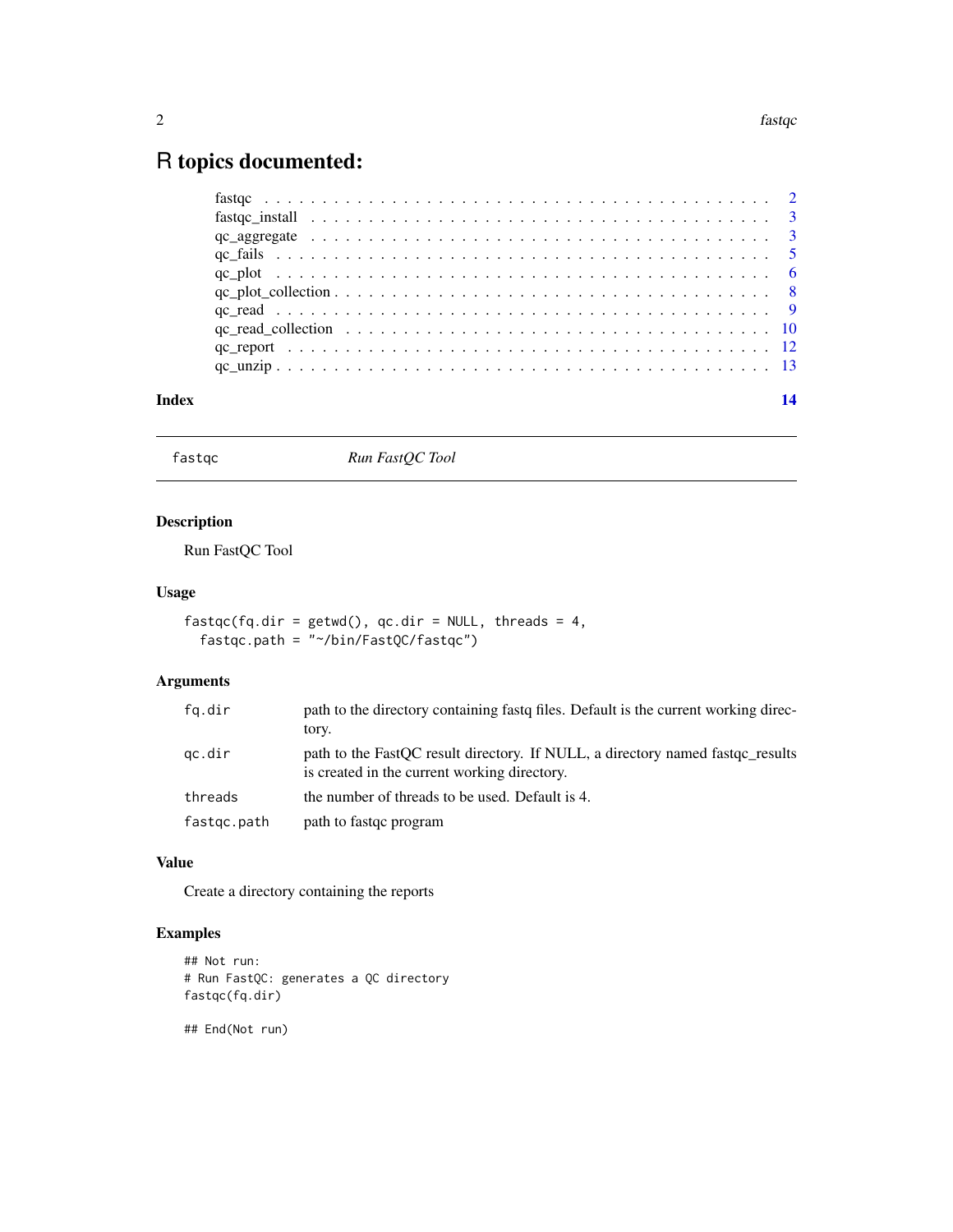<span id="page-2-0"></span>fastqc\_install *Install FastQC Tool*

# Description

Install the FastQC Tool. To be used only on Unix system.

# Usage

```
fastqc_install(url, dest.dir = "~/bin")
```
# Arguments

| url      | url to download the latest version. If missing, the function will try to install the        |
|----------|---------------------------------------------------------------------------------------------|
|          | latest version from http://www.bioinformatics.babraham.ac.uk/projects/download.html#fastqc. |
| dest.dir | destination directory to install the tool.                                                  |

| qc_aggregate |  |
|--------------|--|
|              |  |

qc\_aggregate *Aggregate FastQC Reports for Multiple Samples*

# Description

Aggregate multiple FastQC reports into a data frame.

#### Usage

```
qc_aggregate(qc.dir = ".", progressbar = TRUE)
## S3 method for class 'qc_aggregate'
summary(object, ...)
```
qc\_stats(object)

# Arguments

| gc.dir      | path to the FastQC result directory to scan.  |
|-------------|-----------------------------------------------|
| progressbar | logical value. If TRUE, shows a progress bar. |
| object      | an object of class qc_aggregate.              |
|             | other arguments.                              |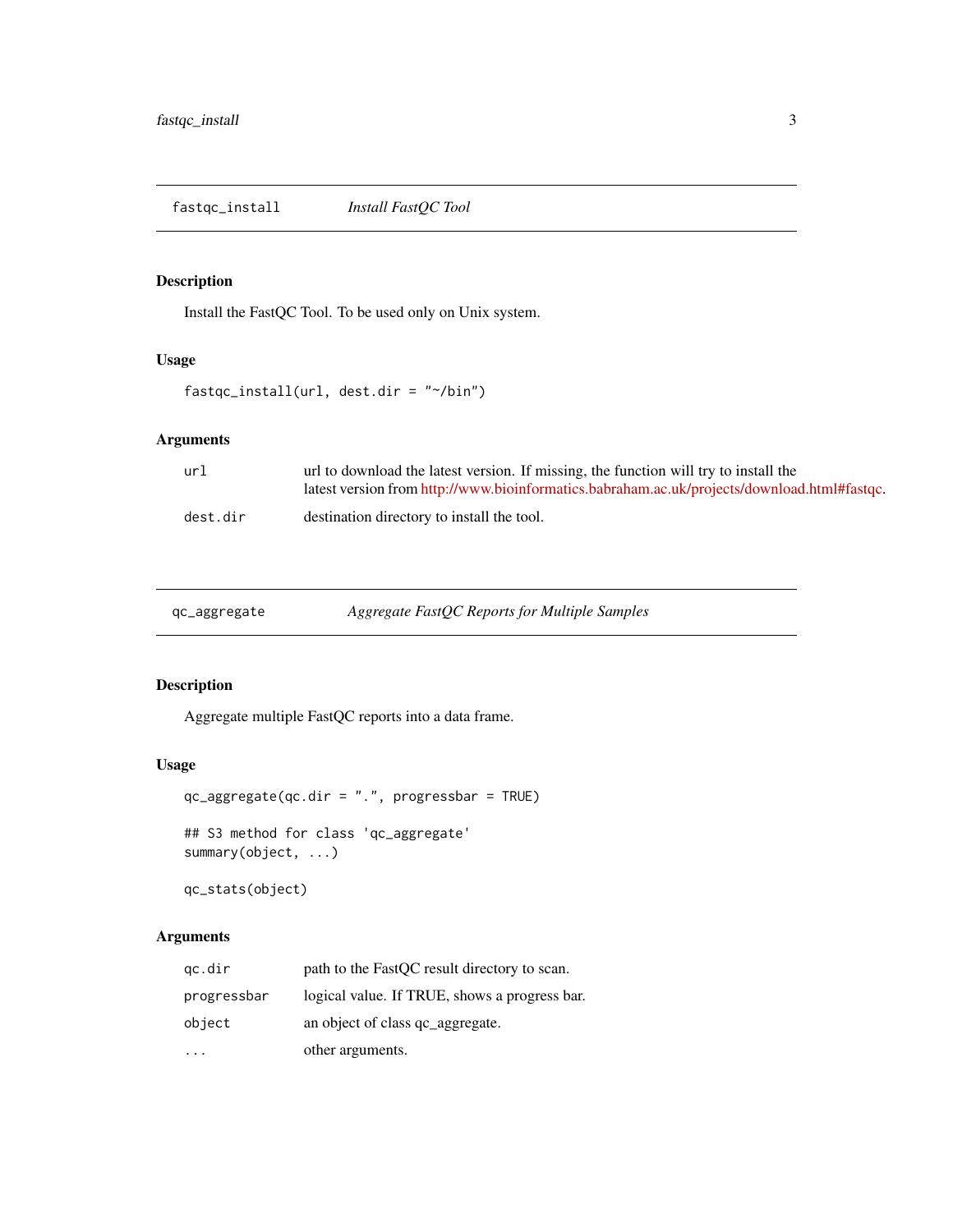- qc\_aggregate() returns an object of class qc\_aggregate which is a (tibble) data frame with the following column names:
	- sample: sample names
	- module: fastqc modules
	- status: fastqc module status for each sample
	- tot.seq: total sequences (i.e.: the number of reads)
	- seq.length: sequence length
	- pct.gc: % of GC content
	- pct.dup: % of duplicate reads
- summary: Generates a summary of qc\_aggregate. Returns a data frame with the following columns:
	- module: fastqc modules
	- nb\_samples: the number of samples tested
	- nb\_pass, nb\_fail, nb\_warn: the number of samples that passed, failed and warned, respectively.
	- failed, warned: the name of samples that failed and warned, respectively.
- qc\_stats: returns a data frame containing general statistics of fastqc reports. columns are: sample, pct.dup, pct.gc, tot.seq and seq.length.

#### Functions

- qc\_aggregate: Aggregate FastQC Reports for Multiple Samples
- qc\_stats: Creates general statistics of fastqc reports.

```
# Demo QC dir
qc.dir <- system.file("fastqc_results", package = "fastqcr")
qc.dir
# List of files in the directory
list.files(qc.dir)
# Aggregate the report
qc <- qc_aggregate(qc.dir, progressbar = FALSE)
qc
# Generates a summary of qc_aggregate
summary(qc)
# General statistics of fastqc reports.
qc_stats(qc)
```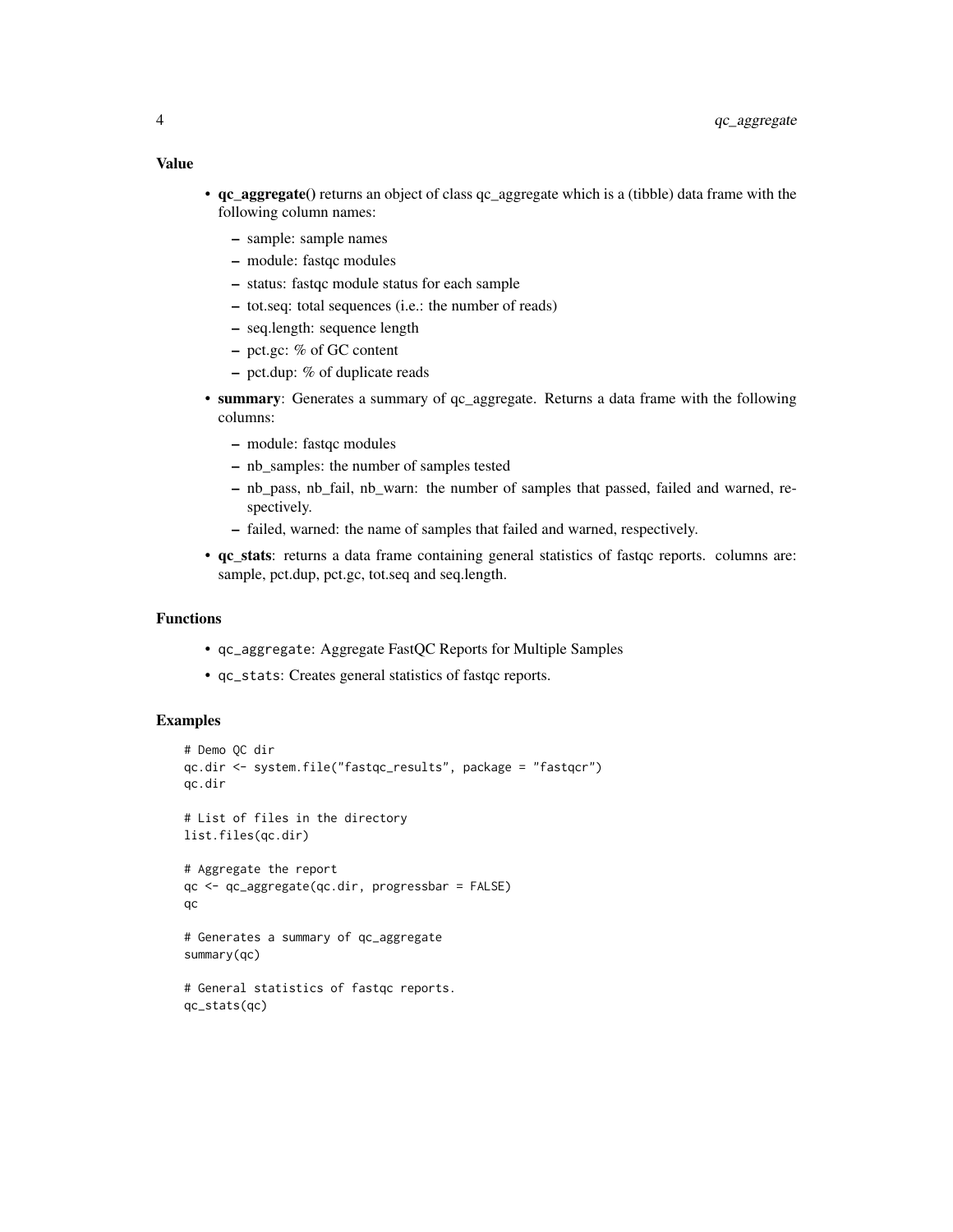<span id="page-4-0"></span>

#### Description

Inspect problems in aggregated FastQC reports.

#### Usage

```
qc_fails(object, element = c("sample", "module"), compact = TRUE)
qc_warns(object, element = c("sample", "module"), compact = TRUE)qc_problems(object, element = c("sample", "module"), name = NULL,
  status = c("FAIL", "WARN"), compact = TRUE)
```
### Arguments

| object  | an object of class qc_aggregate.                                                                                                                                                                                                            |
|---------|---------------------------------------------------------------------------------------------------------------------------------------------------------------------------------------------------------------------------------------------|
| element | character vector specifying which element to check for inspecting problems.<br>Allowed values are one of c("sample", "module"). Default is "sample".                                                                                        |
|         | • If "sample", shows samples with more failed and/or warned modules<br>• If "module", shows moduled that failed and/or warned in the most samples                                                                                           |
| compact | logical value. If TRUE, returns a compact output format; otherwise, returns a<br>stretched format.                                                                                                                                          |
| name    | character vector containing the names of modules and/or samples of interest.<br>See qc_read for valid module names. If name specified, a stretched output for-<br>mat is returned by default unless you explicitly indicate compact = TRUE. |
| status  | character vector specifying the module status. Allowed values includes one or<br>the combination of c("FAIL", "WARN"). If status = "FAIL", only modules with<br>failed status are returned.                                                 |

#### Value

- qc\_problems(), qc\_fails(), qc\_warns(): returns a tibble (data frame) containing samples that had one or more modules with failure or warning. The format and the interpretation of the results depend on the argument 'element', which value is one of c("sample", "module").
	- If element = "sample" (default), results are samples with failed and/or warned modules. The results contain the following columns: sample (sample names), nb\_problems (the number of modules with problems), module (the name of modules with problems).
	- If element = "module", results are modules that failed and/or warned in the most samples. The results contain the following columns: module (the name of module with problems), nb\_problems (the number of samples with problems), sample (the name of samples with problems)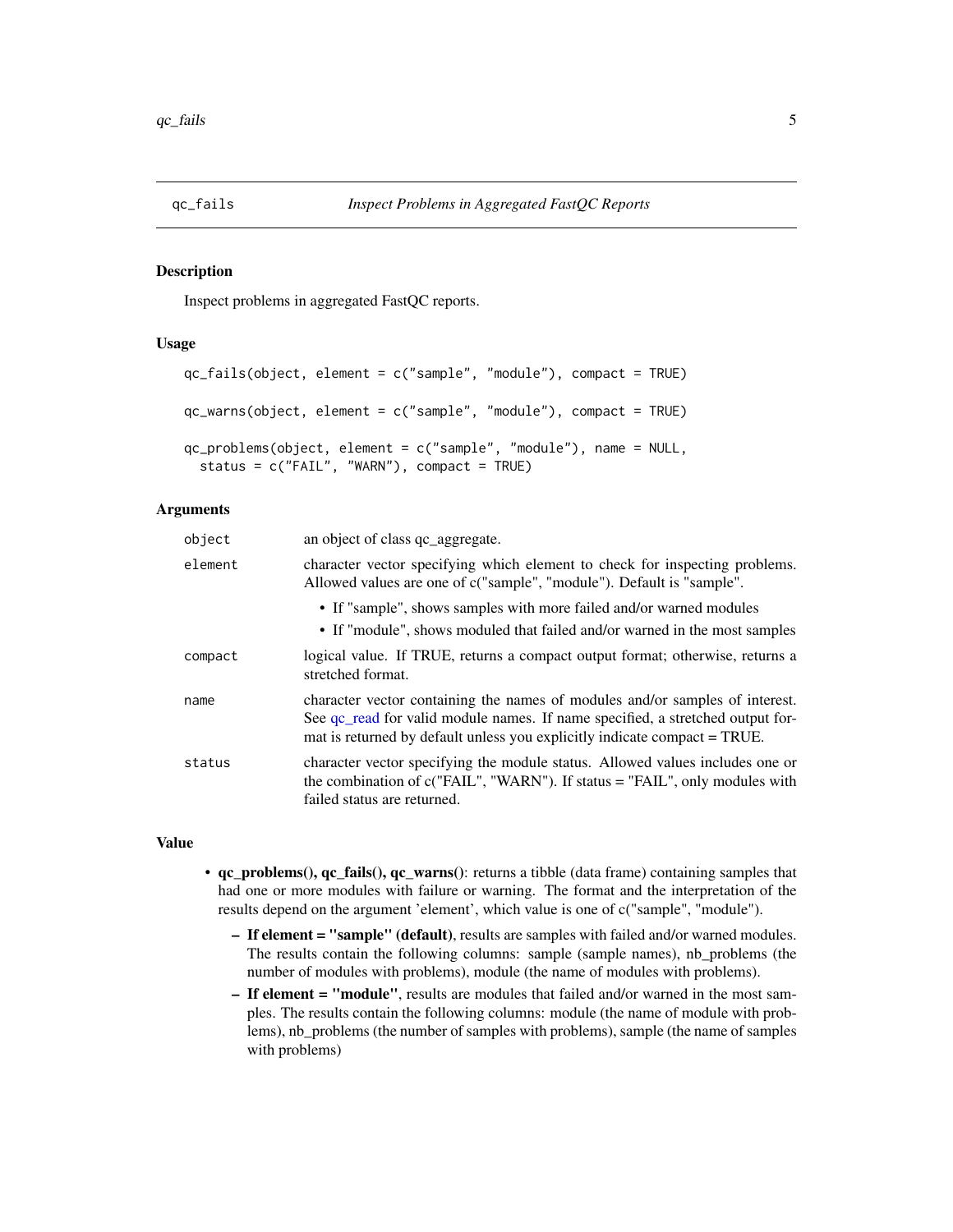#### <span id="page-5-0"></span>Functions

- qc\_fails: Displays which samples had one or more failed modules. Use qc\_fails(qc, "module") to see which modules failed in the most samples.
- qc\_warns: Displays which samples had one or more warned modules. Use qc\_warns(qc, "module") to see which modules warned in the most samples.
- qc\_problems: Union of qc\_fails() and qc\_warns(). Display which samples or modules that failed or warned.

# Examples

```
# Demo QC dir
qc.dir <- system.file("fastqc_results", package = "fastqcr")
qc.dir
# List of files in the directory
list.files(qc.dir)
# Aggregate the report
qc <- qc_aggregate(qc.dir, progressbar = FALSE)
# Display samples with failed modules
qc_fails(qc)
qc_fails(qc, compact = FALSE)
# Display samples with warned modules
qc_warns(qc)
# Module failed in the most samples
qc_fails(qc, "module")
qc_fails(qc, "module", compact = FALSE)
# Specify a module of interest
qc_problems(qc, "module", name = "Per sequence GC content")
```
qc\_plot *Plot FastQC Results*

#### Description

Plot FastQC data

# Usage

qc\_plot(qc, modules = "all")

## S3 method for class 'qctable'  $print(x, \ldots)$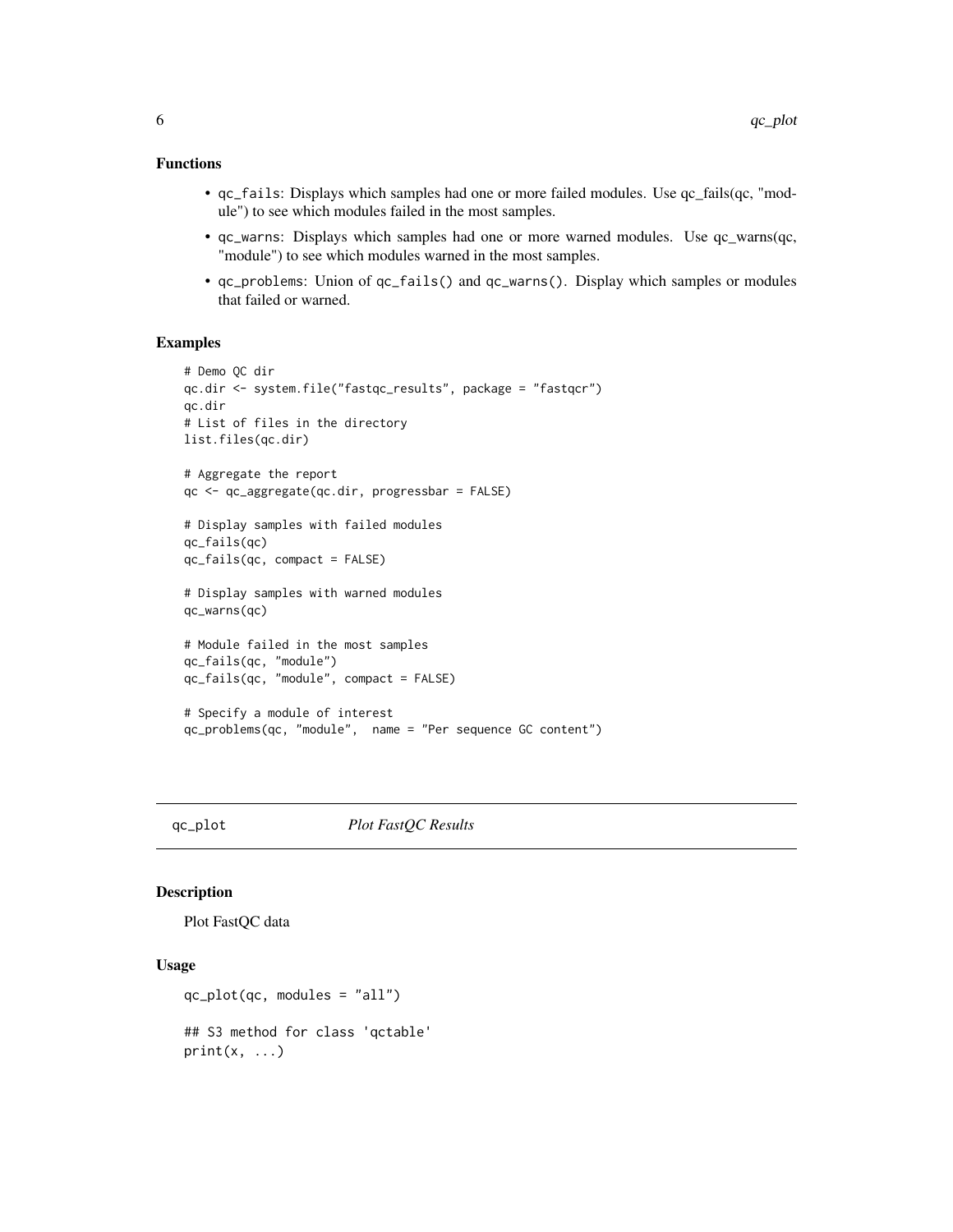#### $q$ c\_plot  $\qquad \qquad$  7

# Arguments

| qc      | An object of class qc_read or a path to the sample zipped fast qc result file.                                                                                         |
|---------|------------------------------------------------------------------------------------------------------------------------------------------------------------------------|
| modules | Character vector containing the names of fast q modules for which you want to<br>import the data. Default is all. Allowed values include one or the combination<br>of: |
|         | • "Summary",                                                                                                                                                           |
|         | • "Basic Statistics",                                                                                                                                                  |
|         | • "Per base sequence quality",                                                                                                                                         |
|         | • "Per sequence quality scores",                                                                                                                                       |
|         | • "Per base sequence content",                                                                                                                                         |
|         | • "Per sequence GC content",                                                                                                                                           |
|         | • "Per base N content",                                                                                                                                                |
|         | • "Sequence Length Distribution",                                                                                                                                      |
|         | • "Sequence Duplication Levels",                                                                                                                                       |
|         | • "Overrepresented sequences",                                                                                                                                         |
|         | • "Adapter Content",                                                                                                                                                   |
|         | • "Kmer Content"                                                                                                                                                       |
|         | Partial match of module names allowed. For example, you can use modules =<br>"GC content", instead of the full names modules = "Per sequence GC content".              |
| X       | an object of class qctable.                                                                                                                                            |
| .       | other arguments.                                                                                                                                                       |

# Value

Returns a list of ggplots containing the plot for specified modules..

```
# Demo file
qc.file <- system.file("fastqc_results", "S1_fastqc.zip", package = "fastqcr")
qc.file
# Read all modules
qc <- qc_read(qc.file)
# Plot per sequence GC content
qc_plot(qc, "Per sequence GC content")
# Per base sequence quality
qc_plot(qc, "Per base sequence quality")
# Per sequence quality scores
qc_plot(qc, "Per sequence quality scores")
# Per base sequence content
qc_plot(qc, "Per base sequence content")
# Sequence duplication levels
```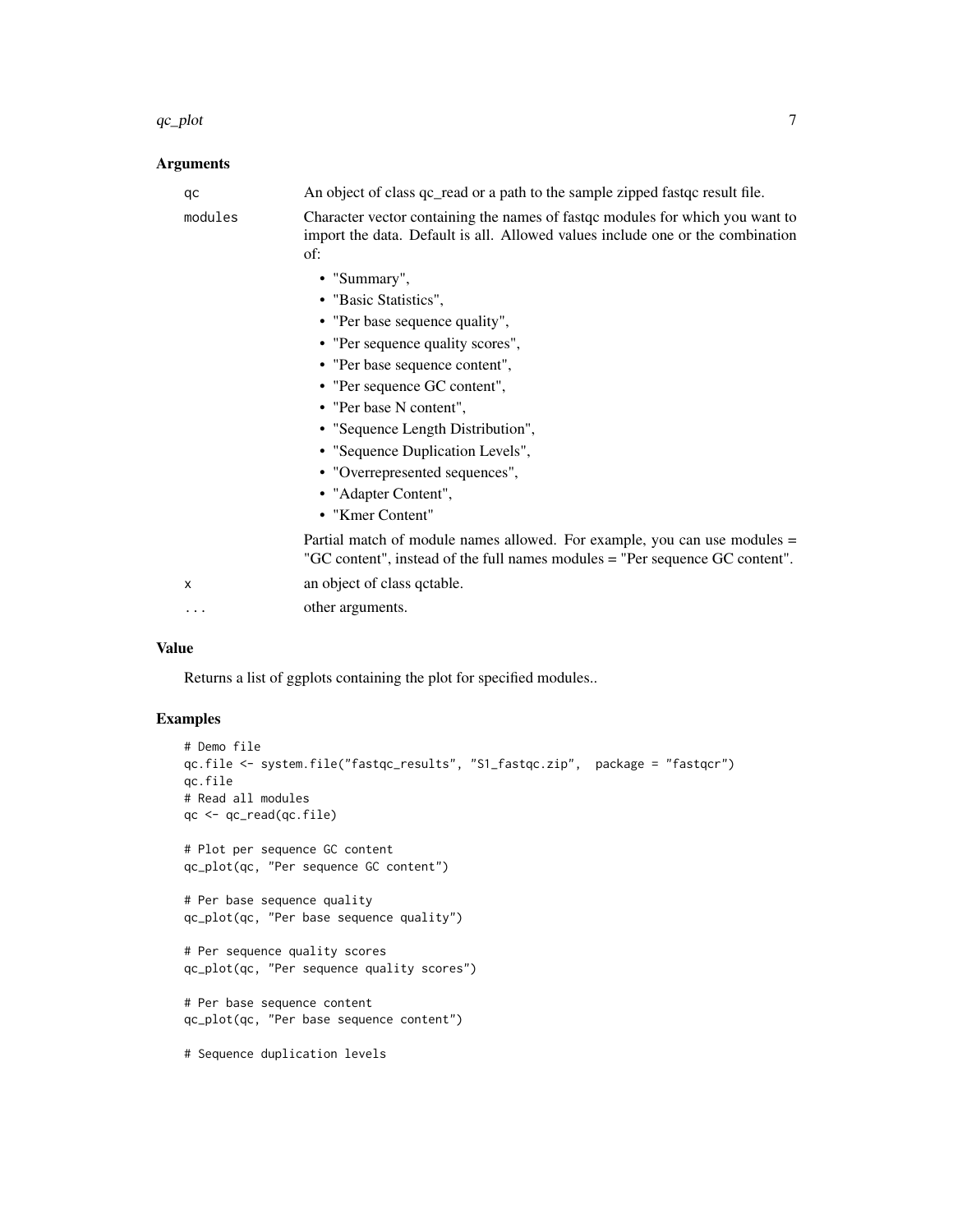<span id="page-7-0"></span>qc\_plot(qc, "Sequence duplication levels")

qc\_plot\_collection *Plot FastQC Results of multiple samples*

# Description

Plot FastQC data of multiple samples

#### Usage

```
qc_plot_collection(qc, modules = "all")
```
# Arguments

| qc      | An object of class qc_read_collection or a path to the sample zipped fastqc result<br>files.                                                                           |
|---------|------------------------------------------------------------------------------------------------------------------------------------------------------------------------|
| modules | Character vector containing the names of fastqc modules for which you want to<br>import the data. Default is all. Allowed values include one or the combination<br>of: |
|         | • "Summary",                                                                                                                                                           |
|         | • "Basic Statistics",                                                                                                                                                  |
|         | • "Per base sequence quality",                                                                                                                                         |
|         | • "Per sequence quality scores",                                                                                                                                       |
|         | • "Per base sequence content",                                                                                                                                         |
|         | • "Per sequence GC content",                                                                                                                                           |
|         | • "Per base N content".                                                                                                                                                |
|         | • "Sequence Length Distribution",                                                                                                                                      |
|         | • "Sequence Duplication Levels",                                                                                                                                       |
|         | • "Overrepresented sequences",                                                                                                                                         |

- "Adapter Content",
- "Kmer Content"

Partial match of module names allowed. For example, you can use modules = "GC content", instead of the full names modules = "Per sequence GC content".

# Value

Returns a list of ggplots containing the plot for specified modules..

#### Author(s)

Mahmoud Ahmed, <mahmoud.s.fahmy@students.kasralainy.edu.eg>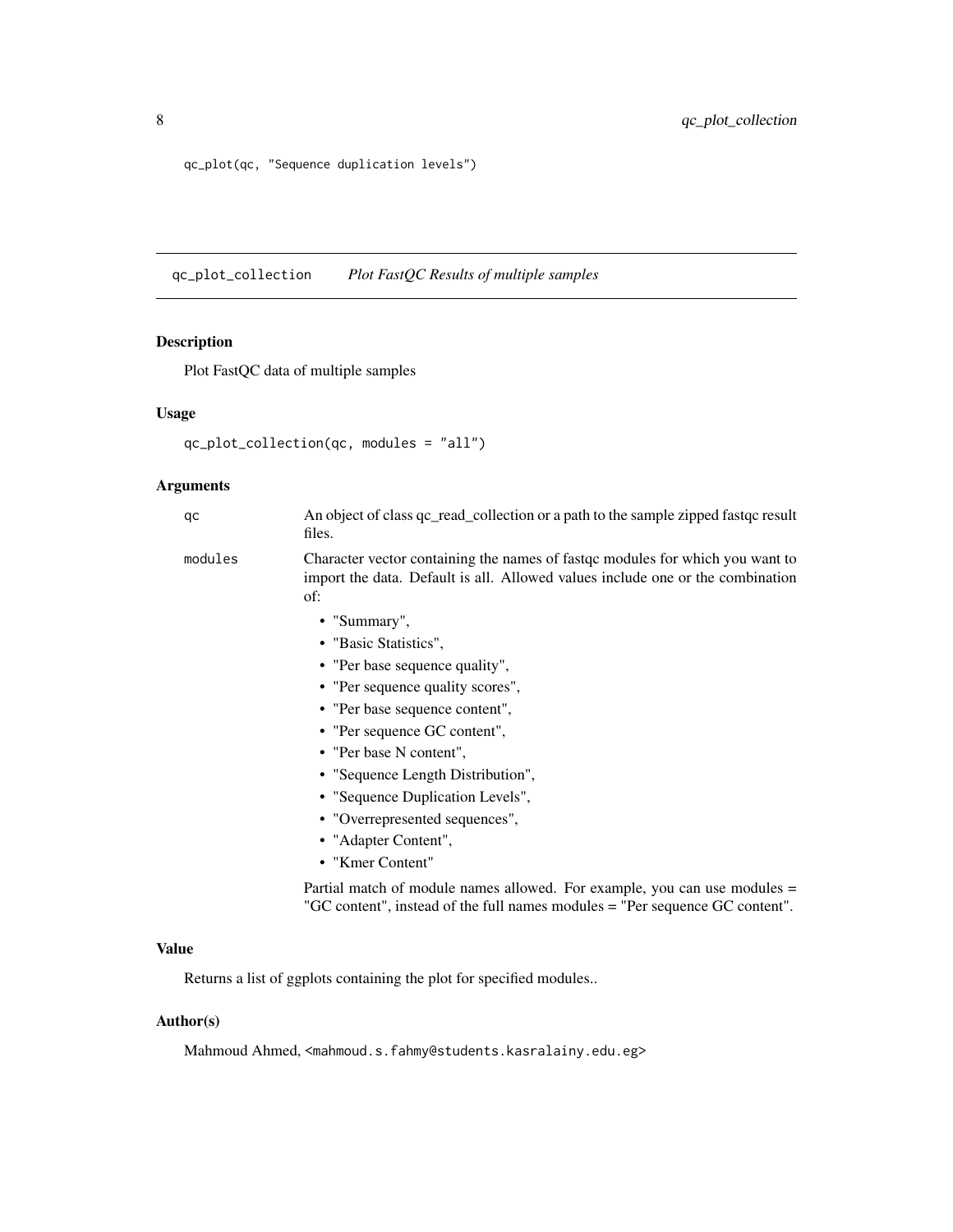#### <span id="page-8-0"></span> $q$ c\_read  $\qquad$

#### Examples

```
qc.dir <- system.file("fastqc_results", package = "fastqcr")
qc.files <- list.files(qc.dir, full.names = TRUE)
# read all modules in all files
qc <- qc_read_collection(qc.files, sample_names = paste('S', 1:5, sep = ''))
# Plot per sequence GC content
qc_plot_collection(qc, "Per sequence GC content")
# Per base sequence quality
qc_plot_collection(qc, "Per base sequence quality")
# Per sequence quality scores
qc_plot_collection(qc, "Per sequence quality scores")
# Per base sequence content
qc_plot_collection(qc, "Per base sequence content")
# Sequence duplication levels
qc_plot_collection(qc, "Sequence duplication levels")
```
<span id="page-8-1"></span>qc\_read *Read FastQC Data*

#### Description

Read FastQC data into R.

# Usage

qc\_read(file, modules = "all", verbose = TRUE)

#### Arguments

| file    | Path to the file to be imported. Can be the path to either :                                                                                                                   |
|---------|--------------------------------------------------------------------------------------------------------------------------------------------------------------------------------|
|         | • the fast q zipped file (e.g.: 'path/to/samplename_fast q c.zip'). No need to<br>unzip,                                                                                       |
|         | • or the unzipped folder name (e.g.: 'path/to/samplename_fastqc'),                                                                                                             |
|         | • or the sample name (e.g.: 'path/to/samplename')                                                                                                                              |
|         | • or the fast qc_data.txt file,                                                                                                                                                |
| modules | Character vector containing the names of FastQC modules for which you want<br>to import/inspect the data. Default is all. Allowed values include one or the<br>combination of: |
|         | • "Summary",                                                                                                                                                                   |
|         | • "Basic Statistics",                                                                                                                                                          |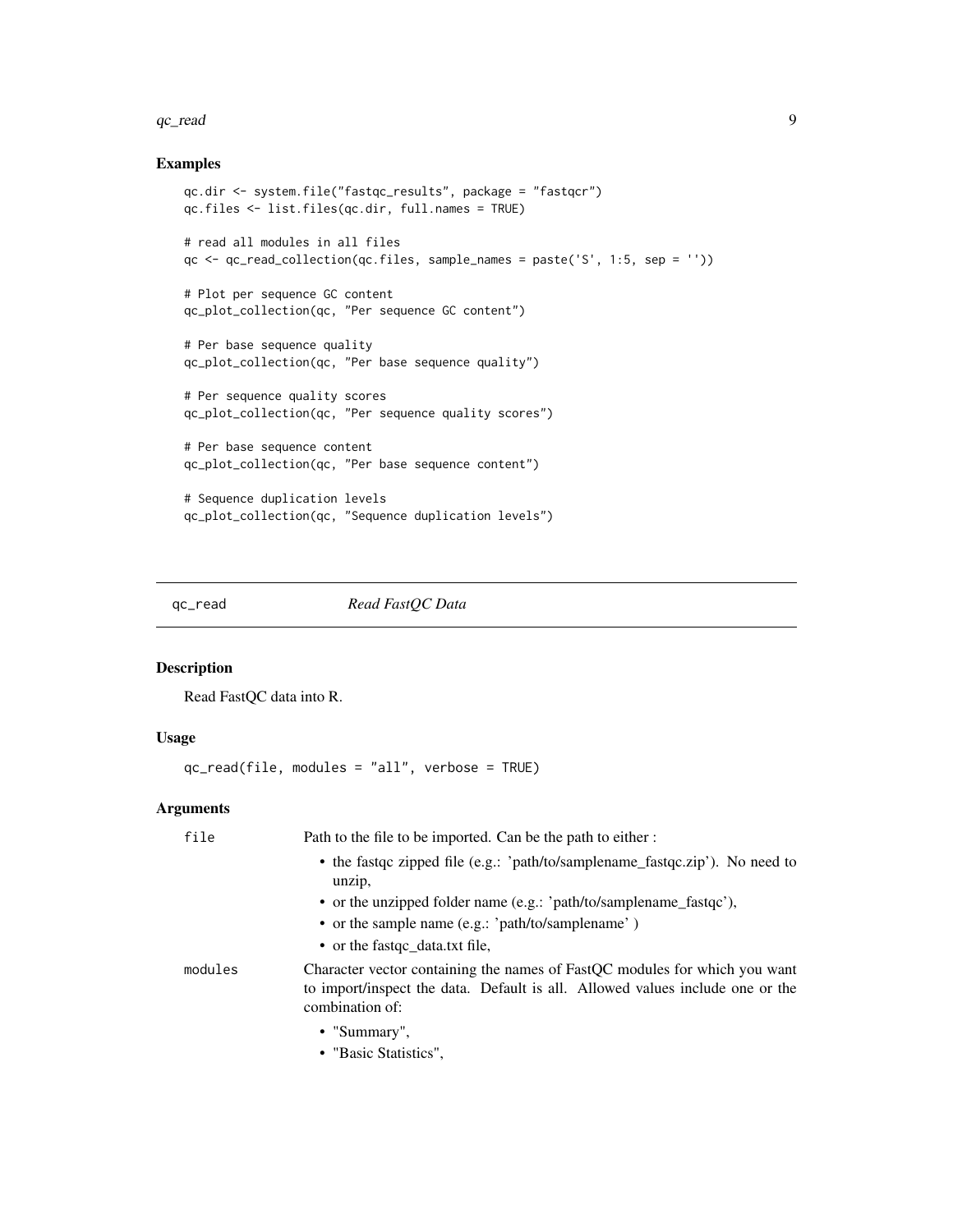<span id="page-9-0"></span>

|         | • "Per base sequence quality",                                                                                                                            |
|---------|-----------------------------------------------------------------------------------------------------------------------------------------------------------|
|         | • "Per tile sequence quality",                                                                                                                            |
|         | • "Per sequence quality scores",                                                                                                                          |
|         | • "Per base sequence content",                                                                                                                            |
|         | • "Per sequence GC content",                                                                                                                              |
|         | • "Per base N content",                                                                                                                                   |
|         | • "Sequence Length Distribution",                                                                                                                         |
|         | • "Sequence Duplication Levels",                                                                                                                          |
|         | • "Overrepresented sequences",                                                                                                                            |
|         | • "Adapter Content",                                                                                                                                      |
|         | • "Kmer Content"                                                                                                                                          |
|         | Partial match of module names allowed. For example, you can use modules =<br>"GC content", instead of the full names modules = "Per sequence GC content". |
| verbose | logical value. If TRUE, print filename when reading.                                                                                                      |

### Value

Returns a list of tibbles containing the data for specified modules.

# Examples

```
# Demo file
qc.file <- system.file("fastqc_results", "S1_fastqc.zip", package = "fastqcr")
qc.file
# Read all modules
qc_read(qc.file)
# Read a specified module
qc_read(qc.file,"Per base sequence quality")
```
qc\_read\_collection *Read a collection of FastQC data files*

# Description

A wrapper function around  $qc$ <sub>read</sub> to read multiple FastQC data files at once.

### Usage

```
qc_read_collection(files, sample_names, modules = "all", verbose = TRUE)
```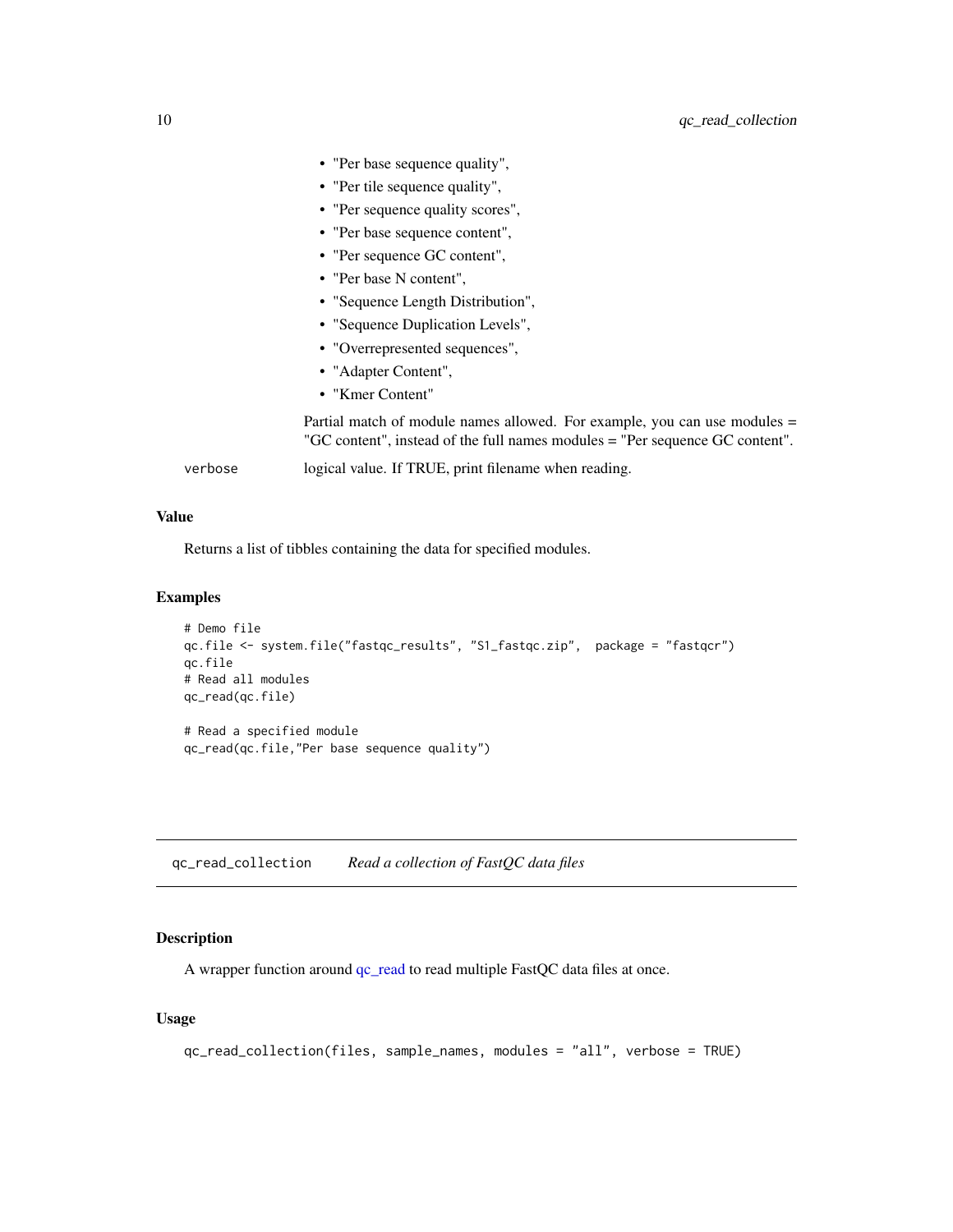#### Arguments

| files        | A character vector of paths to the files to be imported.                                                                                                                       |
|--------------|--------------------------------------------------------------------------------------------------------------------------------------------------------------------------------|
| sample_names | A character vector of length equals that of the first argument files                                                                                                           |
| modules      | Character vector containing the names of FastQC modules for which you want<br>to import/inspect the data. Default is all. Allowed values include one or the<br>combination of: |
|              | • "Summary",                                                                                                                                                                   |
|              | • "Basic Statistics",                                                                                                                                                          |
|              | • "Per base sequence quality",                                                                                                                                                 |
|              | • "Per tile sequence quality",                                                                                                                                                 |
|              | • "Per sequence quality scores",                                                                                                                                               |
|              | • "Per base sequence content",                                                                                                                                                 |
|              | • "Per sequence GC content",                                                                                                                                                   |
|              | • "Per base N content",                                                                                                                                                        |
|              | • "Sequence Length Distribution",                                                                                                                                              |
|              | • "Sequence Duplication Levels",                                                                                                                                               |
|              | • "Overrepresented sequences",                                                                                                                                                 |
|              | • "Adapter Content",                                                                                                                                                           |
|              | • "Kmer Content"                                                                                                                                                               |
|              | Partial match of module names allowed. For example, you can use modules =<br>"GC content", instead of the full names modules = "Per sequence GC content".                      |
| verbose      | logical value. If TRUE, print filename when reading.                                                                                                                           |

#### Value

A list of tibbles containing the data of specified modules form each file.

# Author(s)

Mahmoud Ahmed, <mahmoud.s.fahmy@students.kasralainy.edu.eg>

```
# extract paths to the demo files
qc.dir <- system.file("fastqc_results", package = "fastqcr")
qc.files <- list.files(qc.dir, full.names = TRUE)
# read all modules in all files
qc <- qc_read_collection(qc.files, sample_names = paste('S', 1:5, sep = ''))
# read a specified module in all files
qc <- qc_read_collection(qc.files,
   sample_names = paste('S', 1:5, sep = ''),
   modules = "Per base sequence quality")
```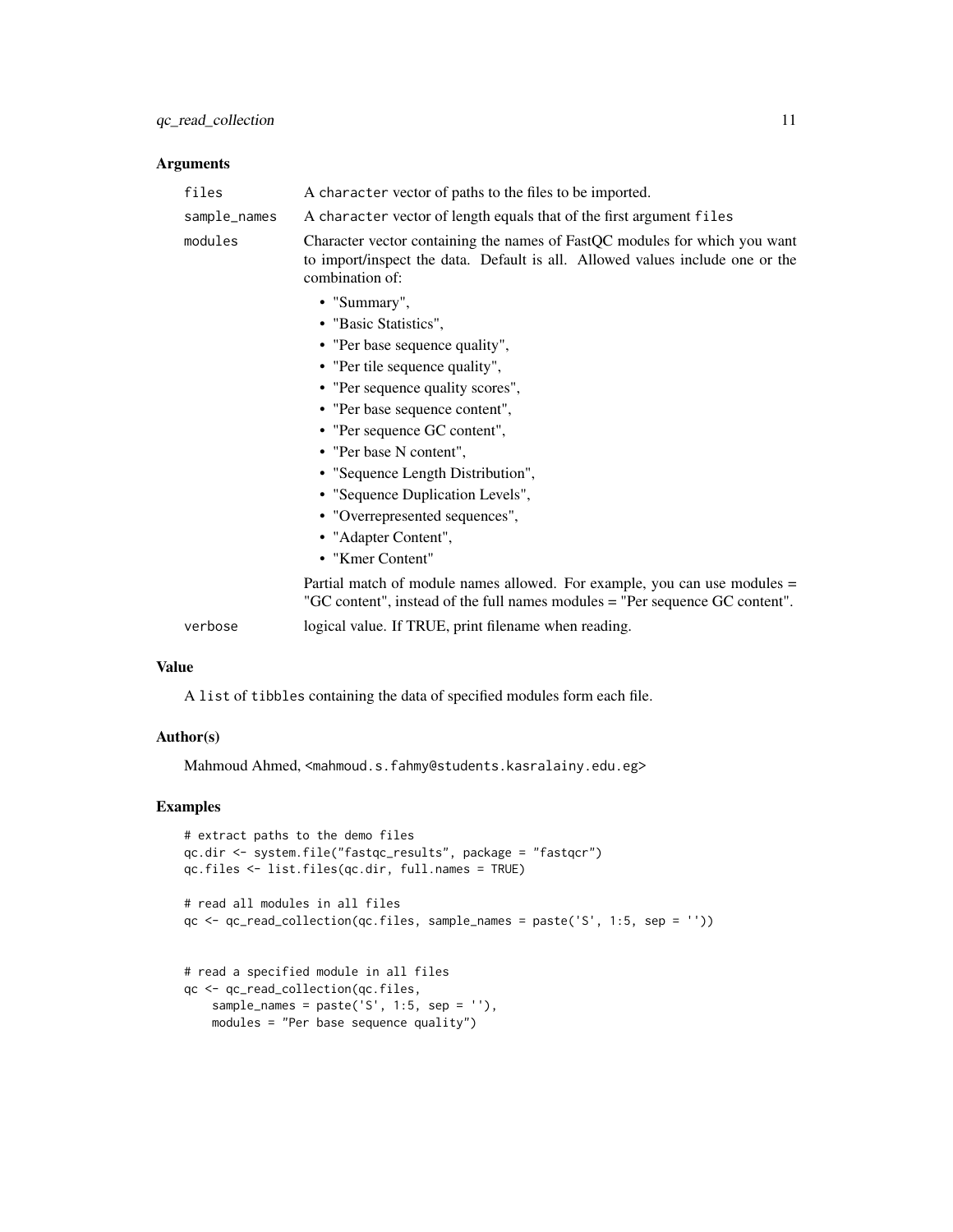<span id="page-11-0"></span>

#### Description

Create an HTML file containing FastQC reports of one or multiple files. Inputs can be either a directory containing multiple FastQC reports or a single sample FastQC report.

#### Usage

```
qc_report(qc.path, result.file, experiment = NULL, interpret = FALSE,
  template = NULL, preview = TRUE)
```
# Arguments

| gc.path     | path to the FastQC reports. Allowed values include:                                                                             |
|-------------|---------------------------------------------------------------------------------------------------------------------------------|
|             | • A path to a directory containing multiple zipped FastQC reports,                                                              |
|             | • Or a single sample zipped FastQC report. Partial match is allowed for sam-<br>ple name.                                       |
| result.file | path to the result file prefix (e.g., path/to/qc-result). Don't add the file extension.                                         |
| experiment  | text specifying a short description of the experiment. For example experiment =<br>"RNA sequencing of colon cancer cell lines". |
| interpret   | logical value. If TRUE, adds the interpretation of each module.                                                                 |
| template    | a character vector specifying the path to an Rmd template. file.                                                                |
| preview     | logical value. If TRUE, shows a preview of the report.                                                                          |

```
## Not run:
# Demo QC Directory
qc.path <- system.file("fastqc_results", package = "fastqcr")
qc.path
# List of files in the directory
list.files(qc.path)
# Multi QC report
qc_report(qc.path, result.file = "~/Desktop/result")
# QC Report of one sample with plot interpretation
 qc.file <- system.file("fastqc_results", "S1_fastqc.zip", package = "fastqcr")
 qc_report(qc.file, result.file = "~/Desktop/result",
  interpret = TRUE)
## End(Not run)
```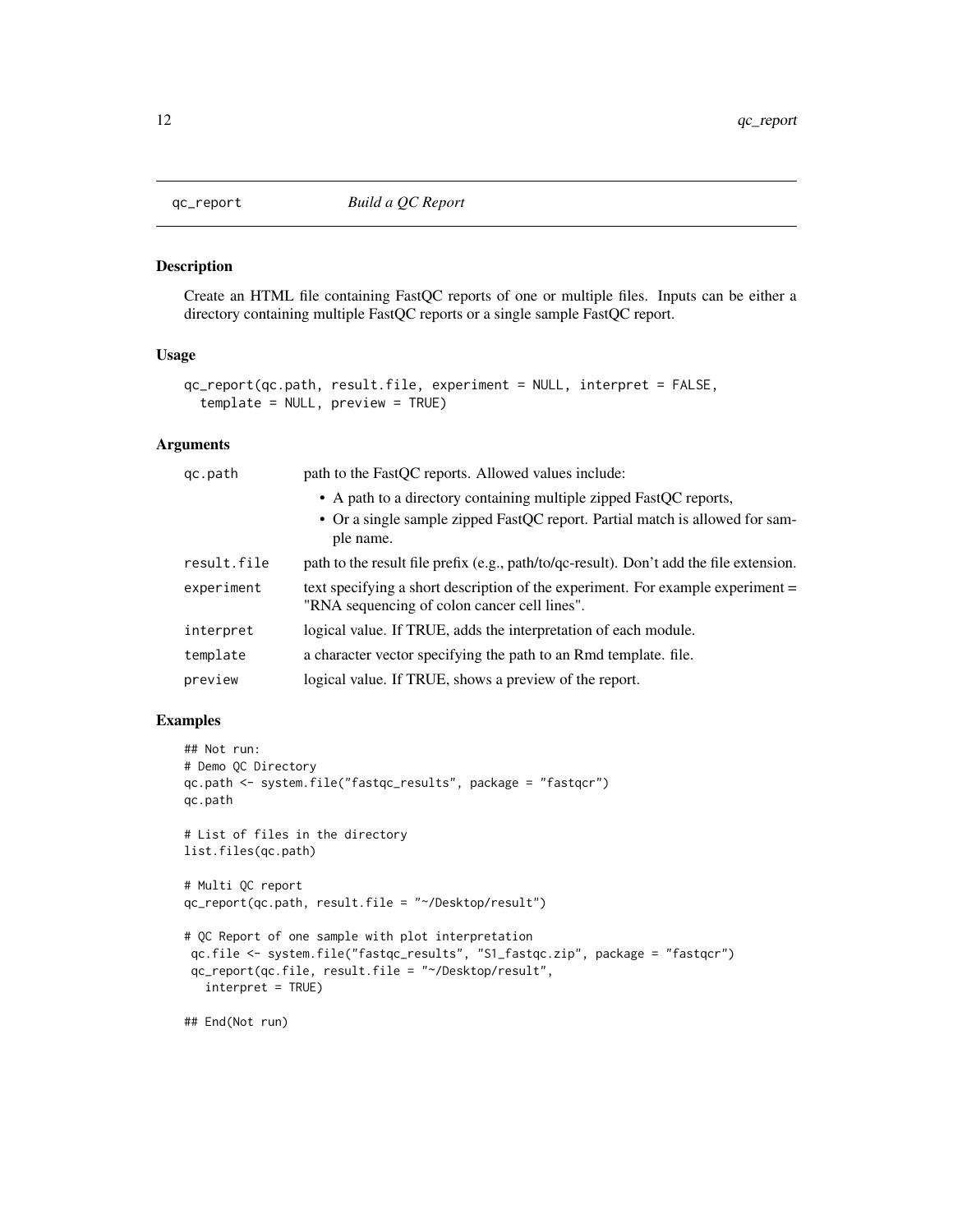<span id="page-12-0"></span>

# Description

Unzip all files in the FastQC result directory. Default is the current working directory.

# Usage

 $qc\_unzip(qc.dir = "."$ ,  $rm.zip = TRUE)$ 

# Arguments

| qc.dir | Path to the FastQC result directory.                                     |
|--------|--------------------------------------------------------------------------|
| rm.zip | logical. If TRUE, remove zipped files after extraction. Default is TRUE. |

# Examples

## Not run: qc\_unzip("FASTQC")

## End(Not run)